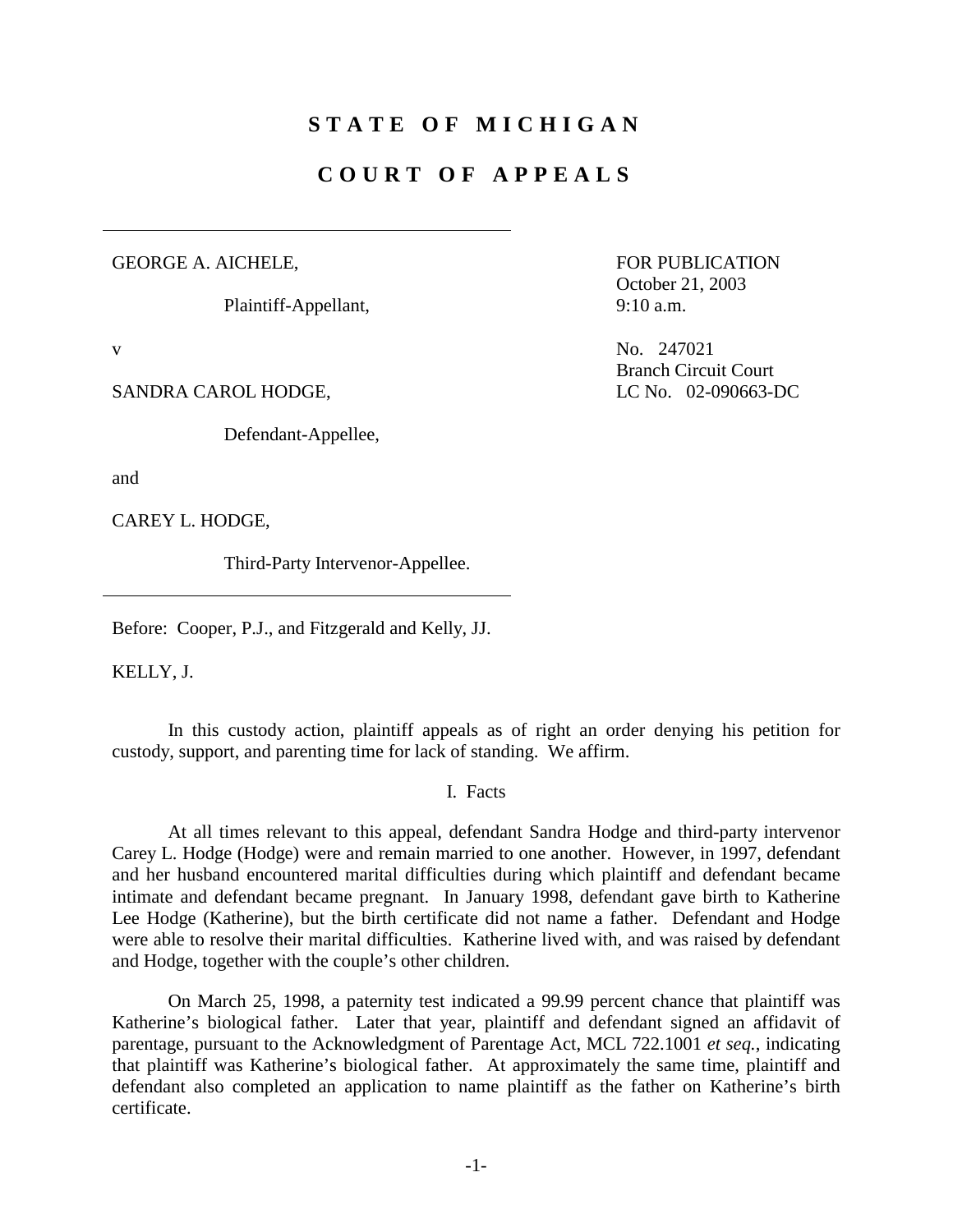In mid-2002, defendant informed plaintiff that she would not permit further contact between plaintiff and Katherine. As a result, plaintiff filed a petition for custody, parenting time, and support alleging that he and defendant were Katherine's "parents," but acknowledging that defendant was married to Hodge at all times from conception to birth. Plaintiff did not serve or notify Hodge of the action or reference Hodge's status as Katherine's legal father. Plaintiff did not reference the Paternity Act, MCL 722.711 *et seq.,* the Acknowledgment of Parentage Act, or the Child Custody Act, MCL 722.21 *et seq.* in his petition. Nor did he reference the affidavit of parentage. As the sole exhibit, he attached Katherine's birth certificate. Plaintiff sought joint legal custody, reasonable parenting time, and a determination of appropriate child support, with primary physical care to defendant.

 Defendant filed a motion to dismiss for lack of standing asserting that Katherine is presumed to be the issue of her marriage to Hodge because Katherine was born during the marriage. At the same time, defendant filed a response to plaintiff's petition denying that plaintiff was Katherine's father. Defendant alleged that Hodge "has been involved daily in the raising of this child, is the person whom the child has relied upon for financial support, and is the only person who maintains health insurance upon the child." She also alleged, with regard to the birth certificate, that it was prepared in error or without her contribution.

 Thereafter, Hodge filed a successful motion to intervene. In answer to plaintiff's petition, he alleged that he is Katherine's presumptive father. He further alleged that he was unaware of the affidavit of parentage and further that it was void because MCL 722.1003 requires that the child's mother be unmarried.

 In December 2002, plaintiff filed a motion for summary disposition under MCR  $2.116(C)(9)$  and  $(C)(10)$ . In this motion, he alleged many facts that were unsupported by any evidence other that his own affidavit. Among these, was the fact that during his relationship with defendant, defendant represented to him that she was separated from her husband and undergoing a divorce. He also alleged that, after Katherine's birth, he saw Katherine at defendant and Hodge's home. Defendant allegedly explained Hodge's presence there as a visit with Hodge's and defendant's other children. Plaintiff also alleged without evidentiary support that he saw Katherine and paid support until September 2002, but noticed in "mid-2002" that Hodge had moved back in with defendant. In support of his motion, plaintiff filed the results of the paternity test and the affidavit of parentage signed by plaintiff and defendant indicating that plaintiff was the father. Notably, the affidavit of parentage provides:

Further, the mother states that she was not married when this child was born or conceived; or that this child, though born or conceived during a marriage, is not an issue of that marriage as determined by a court of law.

 Hodge filed a response to plaintiff's motion and a motion for summary disposition pursuant to MCR 2.116( $C(9)$ ) and  $C(10)$  arguing that plaintiff lacked standing to bring his petition. Hodge also alleged that (1) no divorce action was ever filed, (2) he resided with defendant continually except for six months after Katherine's birth, and (3) to his knowledge plaintiff "may have paid approximately two \$50.00 payments" for Katherine's support. In support of this motion, Hodge filed an affidavit attesting, in part, that he always viewed Katherine as his daughter and supported her financially and emotionally as his child.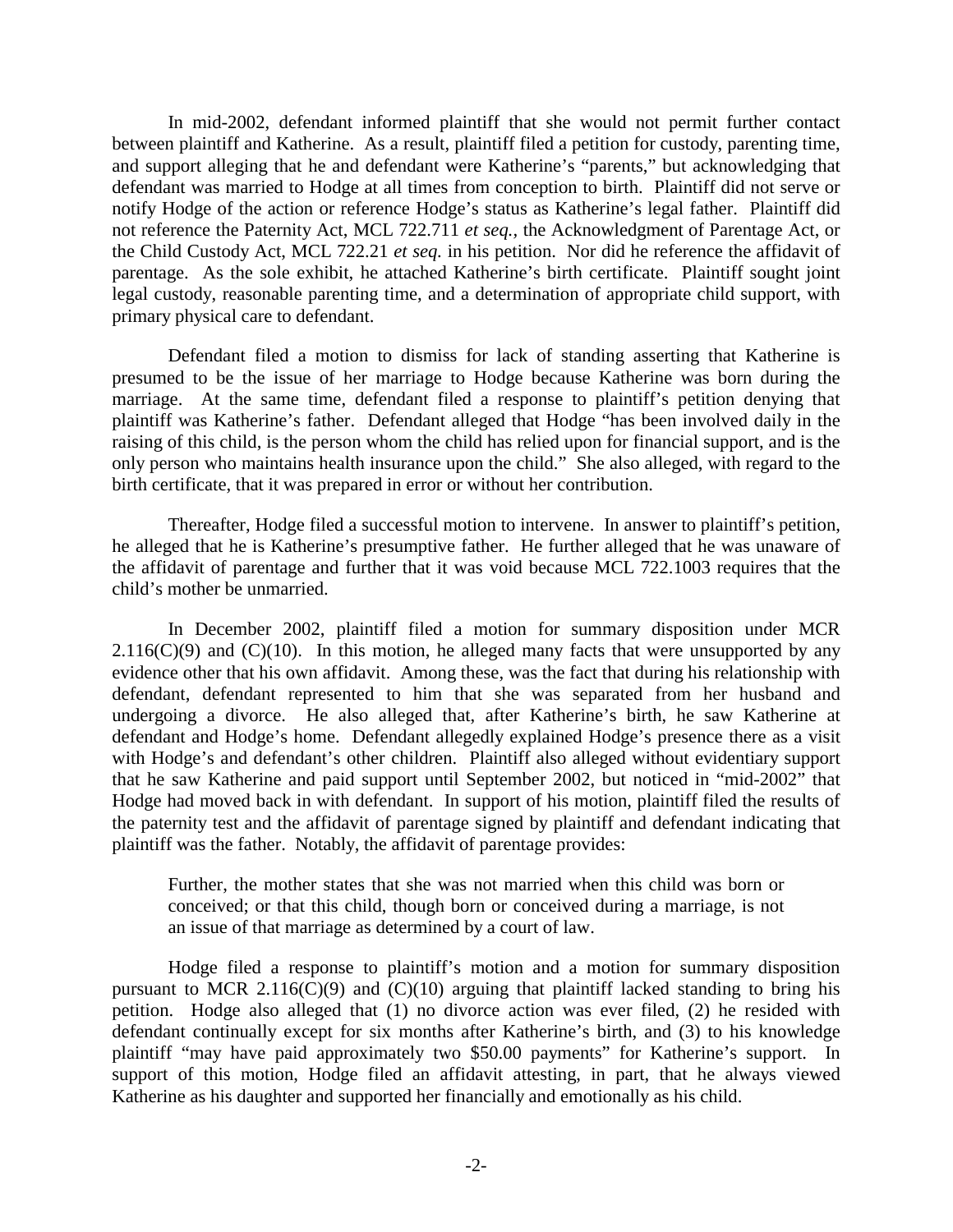In answer to plaintiff's motion, defendant asserted that the motion should be dismissed for lack of subject matter jurisdiction. In her statement of facts, and in her affidavit, defendant alleged that she never indicated that she was divorced or in the process of being divorced. She also admitted that she signed the affidavit of parentage, but she did so "after much urging, cajoling, and prodding by the plaintiff." She also asserted that she received a total of \$100 in child support from plaintiff.

At a hearing on these motions, the trial court ruled:

 [N]ot withstanding [sic] the steps taken by the defendant . . . to sign an affidavit of parentage and amended birth certificate, the same . . . could not in any way negate the parentage of Kerry [sic] Hodge.

 Further, that both of the statutes relied upon by the plaintiff refer to, and are applicable to, a child born out of wedlock or to a child whose paternity by a circuit court has otherwise been determined, which has not occurred in this particular case.

Accordingly, the trial court entered an order denying plaintiff's petition.<sup>1</sup>

 $\overline{a}$ 

### II. Standard of Review

We review de novo the trial court's ruling on a motion for summary disposition. *Jones v Slick,* 242 Mich App 715, 718; 619 NW2d 733 (2000). "In reviewing a motion for summary disposition pursuant to MCR 2.116(C)(5),<sup>2</sup> this Court must consider the pleadings, depositions, admissions, affidavits, and other documentary evidence submitted by the parties." *Id.* Statutory interpretation involves a question of law which this Court also reviews de novo. *Id.* at 719.

III. Standing Under the Child Custody Act

A. Acknowledgment of Parentage

 Although plaintiff's petition for custody did not reference the Acknowledgment of Parentage Act, plaintiff argued in his motion for summary disposition and argues on appeal that the admittedly false and improperly executed affidavit of parentage, provides him standing to seek custody and/or parenting time with Katherine under the Child Custody Act. We disagree.

<sup>&</sup>lt;sup>1</sup> Plaintiff filed a motion to stay proceedings requesting parenting time with Katherine while he appealed to this Court. The trial court denied plaintiff's motion and granted defendant's motion to suspend parenting time. This Court then granted plaintiff's motion for a stay pending this appeal.

<sup>&</sup>lt;sup>2</sup> Although defendant did not specifically reference MCR 2.116(C)(5) in her motion to dismiss for lack of standing, we find that this motion, filed as her first responsive pleading was, in substance if not form brought pursuant to that rule.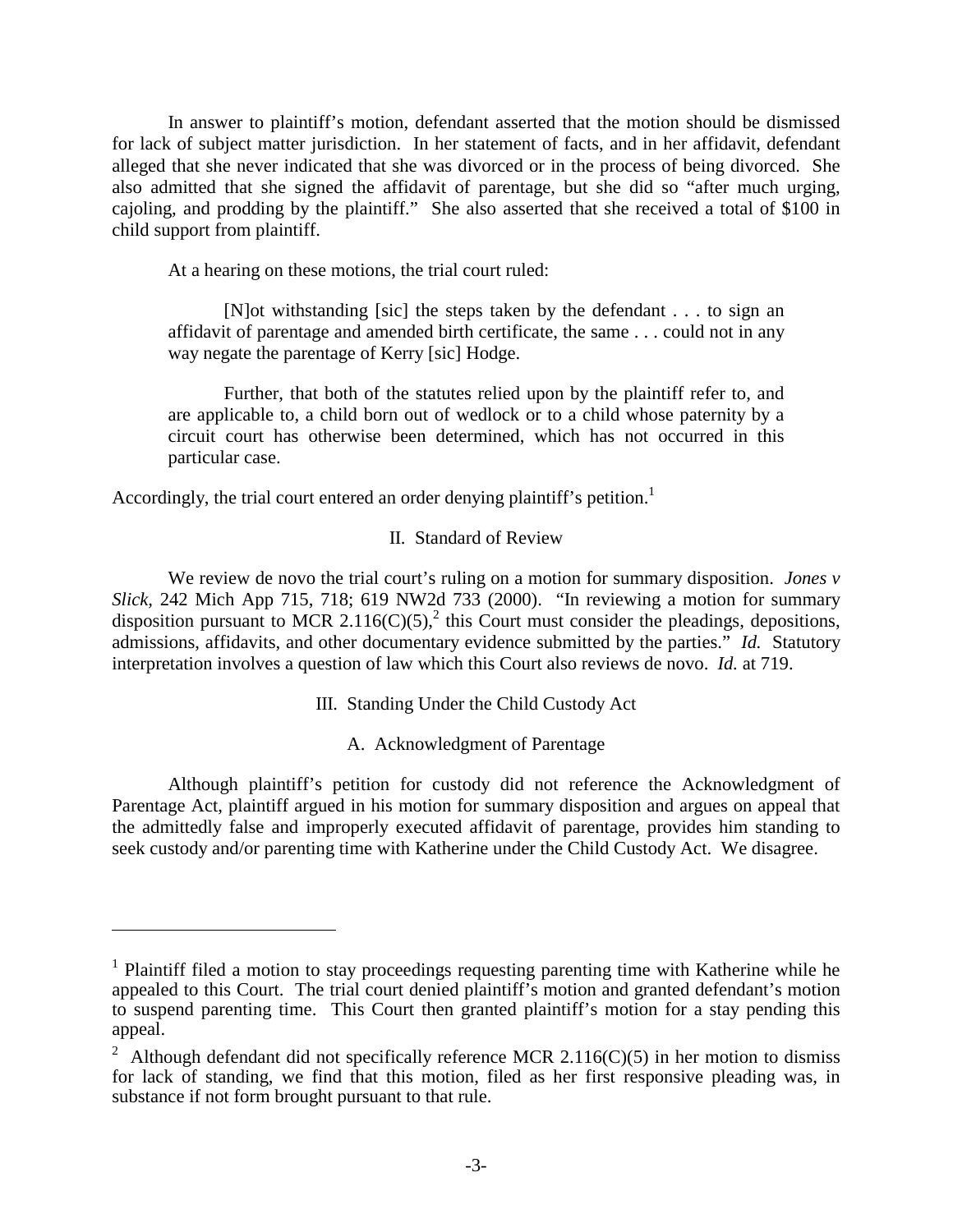To begin with, we emphasize that "[T]he Child Custody Act is the 'exclusive means' of pursuing child custody rights, whereas the Acknowledgment of Parentage Act merely establishes paternity, establishes the rights of the child, and supplies a 'basis for court ordered child support, custody, or parenting time without further adjudication under the [P]aternity [A]ct . . . .'" *Eldred v Ziny,* 246 Mich App 142, 148; 631 NW2d 748 (2001) (internal citation omitted).

 The Acknowledgement of Parentage Act permits a man and a woman, in place of adjudication under the Paternity Act, to legally acknowledge that the man is the father of a child. However, MCL 722.1003 limits circumstances under which such an acknowledgment can take effect:

 (1) *If a child is born out of wedlock*, a man is considered to be the natural father of that child if the man joins with the mother of the child and acknowledges that child as his child by completing a form that is an acknowledgment of parentage. [Emphasis added.]

If a child comes within the foregoing limitations, only then, based on a properly executed affidavit of parentage, can the man can reap the benefits and acquire the burdens of parenthood:

 An acknowledgement signed under this act establishes paternity, and the acknowledgment may be the basis for court ordered child support, custody, or parenting time without further adjudication under the paternity act . . . The child who is the subject of the acknowledgment shall bear the same relationship to the mother and the man signing as the father as a child born or conceived during a marriage and shall have the identical status, rights, and duties of a child born in lawful wedlock effective from birth. [MCL 722.1004.]

Reading these two statutory provisions together, as we must, we conclude that an for an affidavit of parentage to be properly executed the child must be "born out of wedlock."

### B. Born Out of Wedlock

 In determining whether a child is "born out of wedlock" as used in the Acknowledgment of Parentage Act, we are bound by the definition provided in the act. "[W]hen a statute specifically defines a given term, that definition alone controls." *Tryc v Michigan Veteran's Facility,* 451 Mich 129, 136; 545 NW2d 642 (1996). MCL 722.1002 clearly provides:

As used in this act . . . (b) 'Child' means a child conceived and born to a woman who was not married at the time of conception or the date of birth of the child, or a child that the circuit court determines was born or conceived during a marriage but is not the issue of that marriage.

A virtually identical definition is found in the Paternity Act:

'Child born out of wedlock' means a child begotten and born to a woman who was not married from the conception to the date of birth of the child, or a child that the court has determined to be a child born or conceived during a marriage but not the issue of that marriage. [MCL 722.711(a).]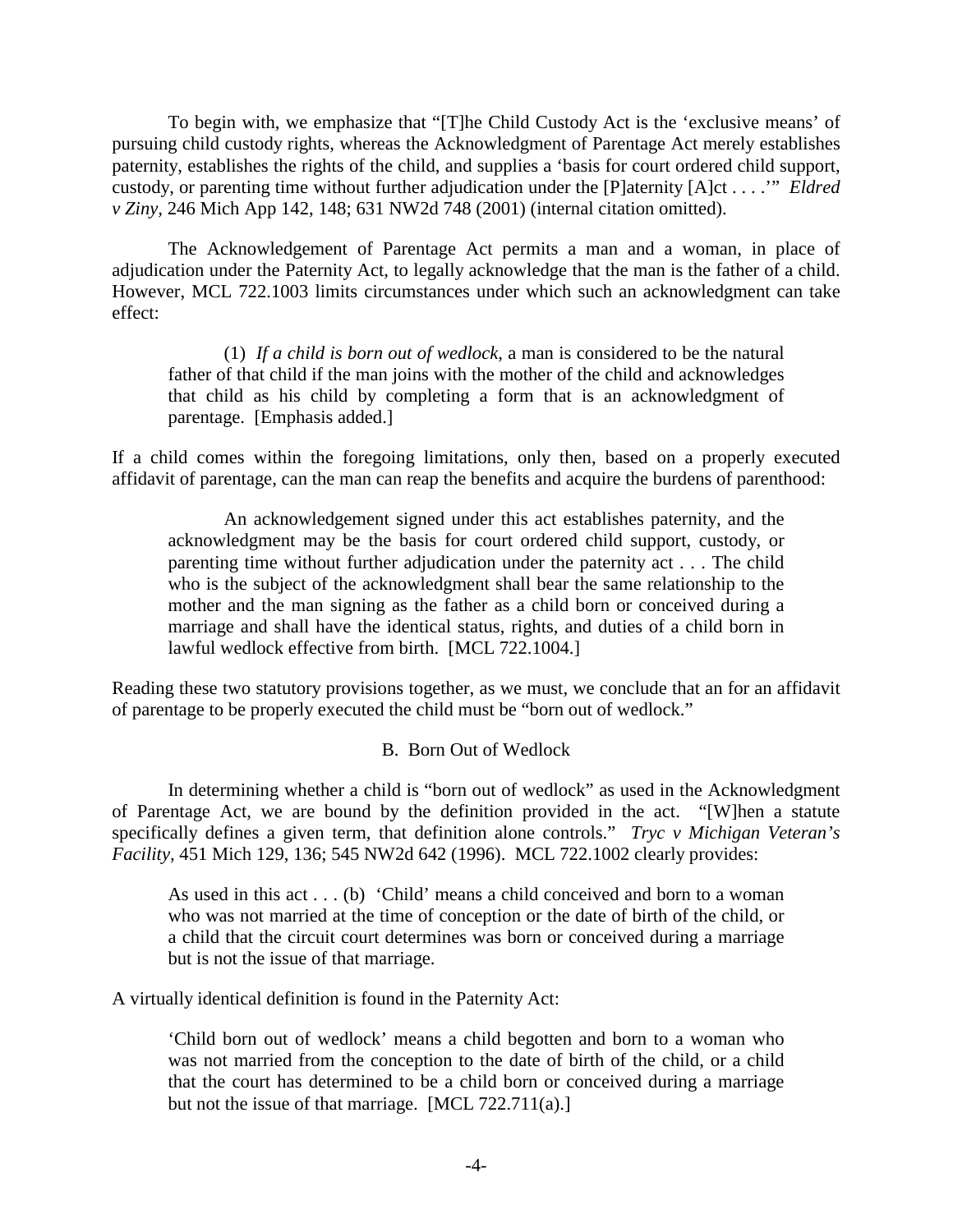It is no wonder that the definitions are the same in the Acknowledgment of Parentage Act and the Paternity Act because the acts provide different means to the same end. Under the Paternity Act, a party can seek a judicial determination of paternity; under the Acknowledgement of Parentage Act, a man and a woman can essentially stipulate to the man's paternity. Under either means, paternity can be properly established *only* if the child is "born out of wedlock," i.e., (1) the child is born of a woman who was not married at the time of conception or birth or (2) a court has already determined that the child was not an issue of the marriage. Neither of these two circumstances existed at the time plaintiff and defendant signed the affidavit of parentage. Therefore, the affidavit of parentage is invalid and without lawful effect.

Plaintiff argues that *Hoshowski v Genaw*, 230 Mich App 498; 584 NW2d 368  $(1998)^3$ permits him to move for custody based on the affidavit of parentage. But plaintiff overlooks two vital words in the Court's holding: "We hold that the parties' *properly executed* affidavit of parentage establishes plaintiff as a parent under the Revised Probate Code and that plaintiff was not required to file an action under the Paternity Act before seeking custody and parenting time under the Child Custody Act. . . ." *Id.* at 499-500. Although plaintiff suggests that a "properly executed" affidavit of parentage does not require that the child be born out of wedlock, we find plaintiff's reading of the statute is simply incorrect in light of the definition of child provided in the act.

 Additionally, the affidavit of parentage contains a false swearing on its face. The affidavit of parentage supplied by the State of Michigan and signed by the parties provides:

Further, the mother states that she was not married when this child was born or conceived; or that this child though born or conceived during a marriage, is not an issue of that marriage as determined by a court of law.

At the time of Katherine's conception and birth, defendant and Hodge were married and there had been no court determination that Katherine was not an issue of their marriage. Therefore, the affidavit of parentage was falsely sworn. In the lower court, plaintiff argued that the abovequoted language does not represent the law, but was "superfluous, and was added by the state registrar at the time that it designed the form." We find that this language is not superfluous, but rather, accurately reflects the definition of child set forth in the Acknowledgment of Parentage Act.

 In short, an affidavit of parentage can never be properly executed unless a child is born out of wedlock. Katherine was not born out of wedlock because she was conceived and born during defendant's marriage to Hodge and there had been no judicial determination that she was not an issue of the marriage. Therefore, the affidavit of parentage signed by plaintiff and

1

<sup>&</sup>lt;sup>3</sup> *Hoshowski* addressed MCL 700.111(9) of the Revised Probate Code which was deleted by 1996 PA 306, which was enacted in conjunction with 1996 PA 305, the Acknowledgment of Parentage Act. *Hoshowski, supra* at 500 n 1. MCL 700.111(9) was later repealed by 1998 PA 386 and replaced by MCL 700.2114 of the Estates and Protected Individuals Code (EPIC), MCL 700.1001 *et seq.*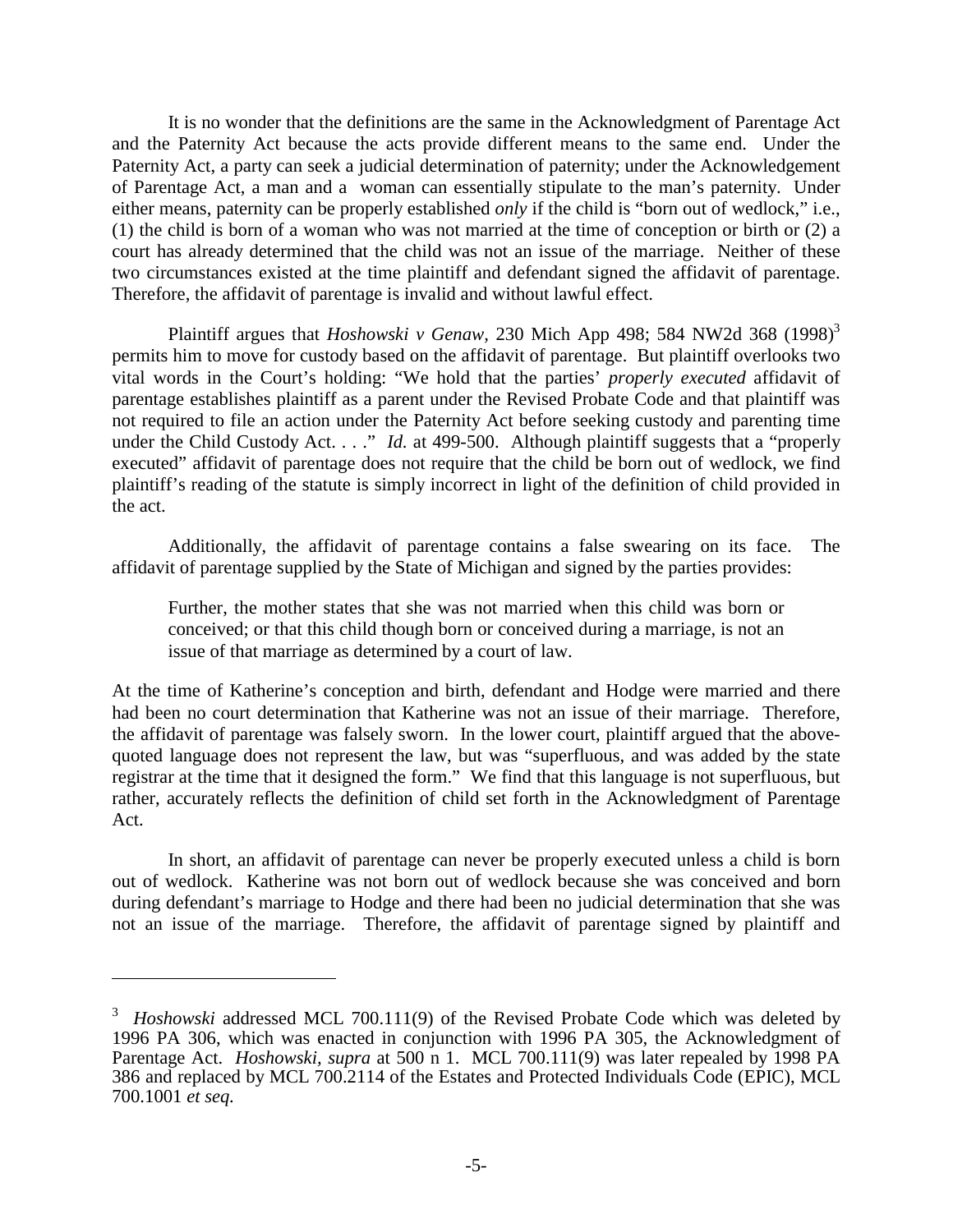defendant was invalid. Because the affidavit of parentage was invalid, it does not provide plaintiff with standing to seek custody of Katherine.

### C. Is Plaintiff a Parent?

 Having determined that the improperly executed affidavit of parentage does not provide plaintiff with standing to seek custody of Katherine, we next address whether plaintiff otherwise had standing to move for custody under the Child Custody Act. Plaintiff argues that he had standing as a "parent" to move for custody. Unfortunately, the Child Custody Act does not define parent though it does define third person<sup>4</sup> as "any individual other than a parent." MCL  $722.22(g)$ . Because the act does not define parent, we undertake the task of statutory construction.

The Court is bound by a number of rules of statutory construction when it interprets statues. Although the proper construction of any statute is for the courts, this Court must still give the statute a valid and reasonable construction that will reconcile any inconsistencies and give effect to all its parts. While the words of a statute must be given their ordinary construction according to their common and approved usage, the Court can also refer to the legislative intent in passing the statute to find an appropriate interpretation. This legislative intent can be ascertained from examining the language of the act, the subject matter under consideration, the scope and purpose of the act, and other preceding statues. [*Girard v Wagenmaker,* 437 Mich 231, 238-239; 470 NW2d 372 (1991) (internal citations omitted).]

 We begin by highlighting the historical significance in common law of the presumption of legitimacy of a child conceived or born during a marriage. "Traditionally, that presumption could be rebutted only by proof that a husband was incapable of procreation or had no access to his wife during the relevant period." *Michael H v Gerald D,* 491 US 110, 124; 109 S Ct 2333; 105 L Ed 2d 91 (1989), citing H. Nicholas, Adulturine Bastardy 1 (1836), citing Bracton, De Legibus et Consuetudinibus Angilae, bk. i, ch. 9, p. 6; bk. ii, ch. 29, p. 63, ch. 32, p. 70 (1569). Under what became known as "Lord Mansfield's Rule," a husband was presumed to be the father of his wife's child and declaration of the father or mother could not be "admitted to bastardize the issue born after marriage." *Serafin v Serafin,* 401 Mich 629, 632-633; 258 NW2d 461 (1977), quoting *Goodright v Moss,* 2 Cowp 591-594; 98 Eng Rep 1257-1258 (1977). But our Supreme Court, upon losing its conviction that the rule "'works for the peace and quiet of the family,'" modified Lord Mansfield's Rule to permit a man to contest paternity while maintaining the "still viable and strong, though rebuttable, presumption of legitimacy." *Serafin, supra* at 634-636. It is clear that the presumption of legitimacy was considered necessary to limit the bastardization of children and the concomitant burden on society. Although modern

1

 $4$  We do not address in full whether plaintiff had custody as a third person under MCL 722.26c because plaintiff does not argue on appeal that he does. But we find that plaintiff does not have standing as a third person because the facts of the case do not fall into either of the two categories in MCL 722.26c.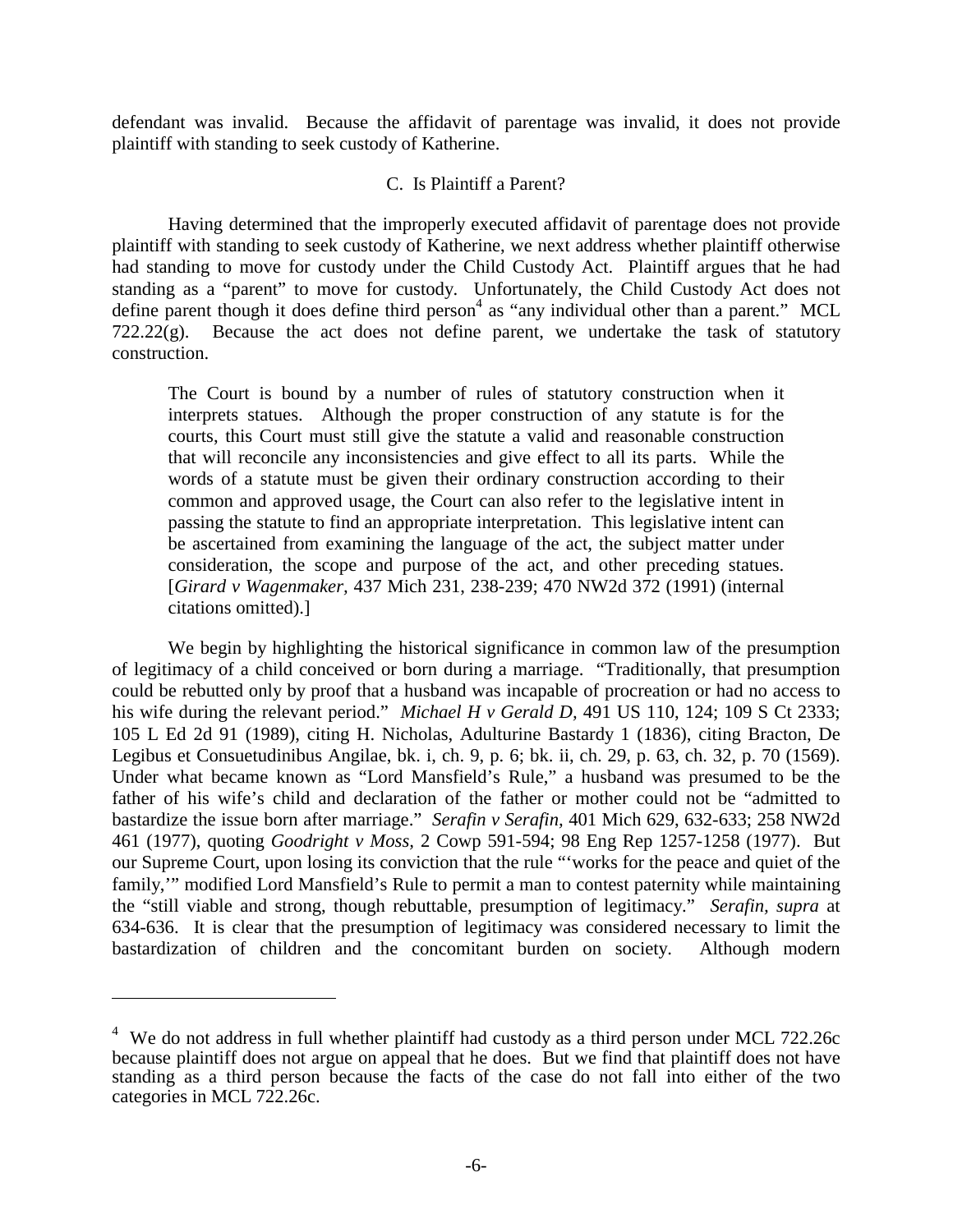developments permit the determination of paternity by more definite means than testimony, the presumption of legitimacy continues to serve the purpose of promoting order and stability.

 As such, the presumption of legitimacy permeates Michigan law. For example, the Vital Records Act, MCL 333.2801 *et seq.* incorporates this presumption. MCL 333.2824(1) provides: "The name of the husband at the time of conception or, if none, the husband at birth shall be registered as the father of the child." Also, as discussed above, the presumption of legitimacy that accompanies an intact marriage is incorporated in the Paternity Act and Acknowledgment of Parentage Act. Recognizing Legislature's goal of preserving the sanctity of the marital family even in situations like the one presented here, our Supreme Court noted that through the Paternity Act:

The Legislature has for 182 years now chosen to protect this "sanctity," and that choice prompts its preference to avoid a challenge to a presumed legitimate birth until a prior determination rebuts legitimacy and threatens the child's support by exposing the fact that the presumed father is not the biological father. [*Girard, supra* at 250.]

 The presumption of legitimacy is also recognized with regard to Juvenile Division proceedings. MCR 5.903(A) provides:

(A) . . . When used in this subchapter, unless the context otherwise indicates:

(1) "Child born out of wedlock" means a child conceived and born to a woman who is unmarried from the conception to the birth of the child, or a child determined by judicial notice or otherwise to have been conceived or born during a marriage but who is not the issue of that marriage.

\* \* \*

(4) "Father" means:

(a) a man married to the mother at any time from a minor's conception to the minor's birth unless the minor is determined to be a child born out of wedlock[.]

In *In re CAW,* 469 Mich. 192; 665 NW2d 475, 478 (2003), our Supreme Court determined "The essence of this rule is that a child has a father if the child's mother is married at any time during gestation unless the court determines 'by judicial notice or otherwise that the child was not 'the issue of the marriage.'" *Id.* at 199. The Court found that because the child had a married mother and father during the gestation period and no finding was made that the child was not an issue of the marriage, the putative father lacked standing. The Court aptly noted:

[T]here is much angst about the perceived unfairness of not allowing [the putative father] the opportunity to establish paternity. . . . There is much that benefits society and, in particular, the children of our state, by a legal regime that presumes the legitimacy of children born during a marriage. It is likely that these values, rather than failure to consider the plight of putative fathers who wish to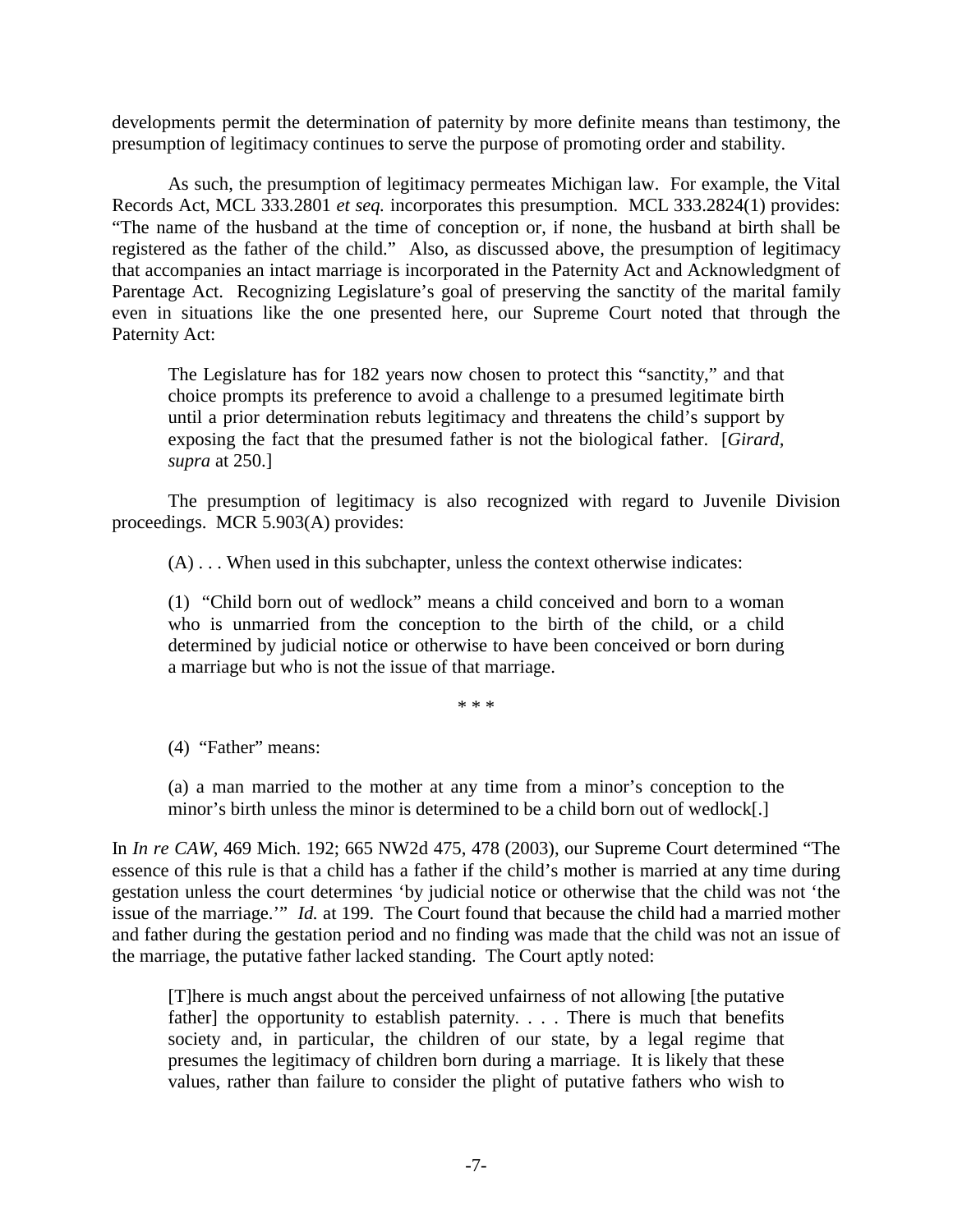invade marriage to assert paternity claims, motivated the drafters of the rules and statues under consideration. [*Id.* at 199-200.]<sup>1</sup>

 The presumption of legitimacy is also recognized with regard to inheritances in the Estates and Protected Individuals Code (EPIC), MCL 700.1001 *et seq.* MCL 700.2114 provides:

 (1) Except as provided in subsections (2), (3), and (4), for purposes of intestate succession by, through, or from an individual, an individual is the child of his or her natural parents, regardless of their marital status. The parent and child relationship may be established in any of the following manners:

 (a) If a child is born or conceived during a marriage, both spouses are presumed to be the natural parents of the child for purposes of intestate succession. . . .

 (b) Only the individual presumed to be the natural parent of a child under subdivision (a) may disprove the presumption that is relevant to their relationship, and this exclusive right to do so terminates upon the death of the presumed parent.

MCL 700.2114(1)(c) limits the circumstances under which a man may be considered the natural father for purposes of intestate succession "[i]f a child is born out of wedlock or if a child is born or conceived during a marriage but is not the issue of that marriage." This Court construed MCL 700.111,<sup>5</sup> the virtually identical predecessor to MCL 700.2114, finding that its clear language:

reveals a logical progression of legal assumptions about parents and their children, beginning with the initial assumption that children are the heirs of their natural parents, who are presumed to be the married mother and father at the time the children are conceived or born, and leading to the children inheriting from another man after the 'presumed' parent disproves his paternity. [*Quintero,* 224 Mich App 682, 694; 569 NW2d 891 (1997), citing *Girard, supra* at 246.]

 While each of the above cited acts or rules serves a distinct purpose, one would be hard pressed to successfully argue that these laws were not intended to flow seamlessly through birth, life and death to maintain as much order, peace and consistency as possible. Clearly it would not make sense to recognize a presumption of legitimacy with respect to birth, but not recognize the same presumption with respect to inheritances. Likewise, it does not make sense to recognize the presumption with respect to paternity determinations, but not with respect to custody actions. As such, we find that the Paternity Act, the Acknowledgment of Parentage Act, and the Child Custody Act, which serve interrelated purposes, must be interpreted consistently with each other

 $\overline{a}$ 

<sup>&</sup>lt;sup>1</sup> We note that it is not only putative fathers of legitimate children that are denied standing to contest paternity. Legitimate children also lack standing to bring an action under the Paternity Act. *Puffpaff v Hull,* 169 Mich App 688; 426 NW2d 778 (1988).

<sup>5</sup> As noted above, MCL 700.111 was also the predecessor to both the Acknowledgment of Parentage Act and MCL 700.2114. *Hoshowski, supra* at 500 n 1.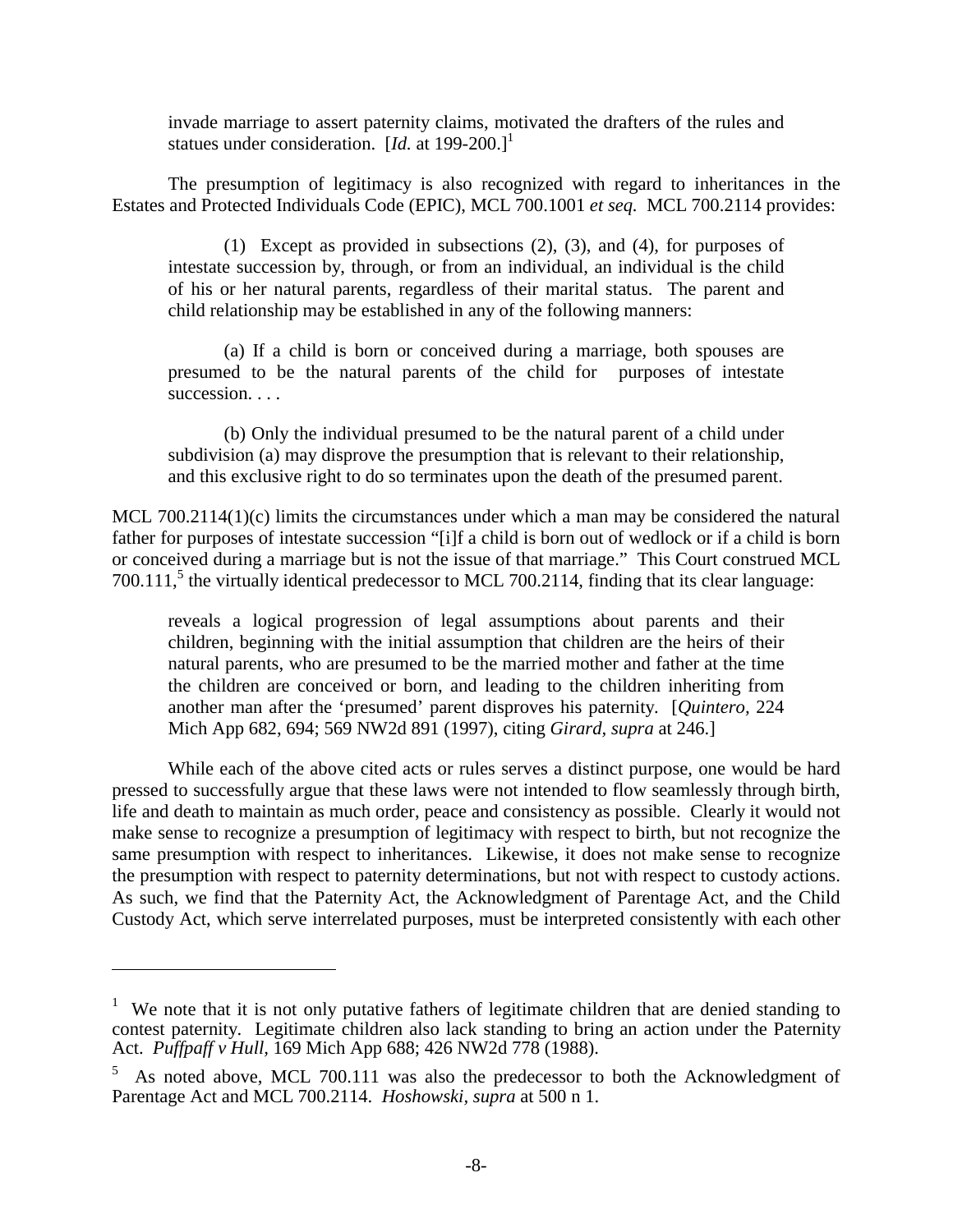and read in pari materia. Accordingly, under the Child Custody Act, when a child is born in wedlock and there has been no judicial determination that the child is not an issue of the marriage, the "parents" are the mother and her husband. This is in keeping with *Girard, supra* in which our Supreme Court held that if a child is conceived or born during a marriage and there has been no judicial determination that the child was not an issue of the marriage, a putative father has no standing to contest paternity under the Paternity Act or seek custody under the Child Custody Act.

 Here, because defendant and Hodge were married when Katherine was conceived and born, defendant and Hodge are Katherine's parents. There has been no judicial determination otherwise. Under these circumstances, plaintiff cannot seek such a determination under the Paternity Act. *Girard, supra* at 237-251. Further, he cannot execute a valid affidavit of parentage under the Acknowledgment of Parentage Act. In essence, when a child is born during a marriage, a putative father can never successfully institute legal proceedings to be declared a parent. Because plaintiff cannot obtain a legal determination that he is Katherine's "parent," he does not have standing to seek custody of her under the Child Custody Act. *Girard, supra* at 251.

### D. *Kaiser v Schreiber*

Plaintiff relies on the recent decision of *Kaiser v Schreiber*, \_\_\_ Mich App \_\_\_ ; \_\_\_ NW2d \_\_\_ (Docket No. 244428, issued September 9, 2003), in which another panel of this Court determined that a putative father had standing to seek custody of a child born in wedlock because the mother admitted, in her first responsive pleading, that he was the biological father. Unlike *Kaiser,* defendant in this case moved to dismiss plaintiff's petition based on plaintiff's lack standing and answered the petition denying that plaintiff was the father. In light of these facts, *Kaiser* supports our decision to the extent it noted:

In any event, what we can conclude is that if defendant had, in lieu of filing an answer in the case at bar, moved to dismiss plaintiff's complaint for a lack of standing in light of Girard, *the trial court would have been obligated to grant that motion and dismiss the complaint*. [*Id.* at slip op 2 (emphasis added).]

*Altman v Nelson,* 197 Mich App 467; 495 NW2d 826 (1992), the case relied on in *Kaiser,* also supports our decision in that it held:

In order to have standing to seek relief under the Paternity Act, plaintiff must allege that the child was born out of wedlock. "Child born out of wedlock" is defined as "a child begotten and born to a woman who was not married from the conception to the date of birth of the child, or a child which the court ahs determined to be a child born or conceived during a marriage but not issue of that marriage." [*Kaiser, supra* at slip op pp 4-5, quoting *Altman, supra* at 475-476 (internal citations omitted).]

In this case, plaintiff specifically alleged: "The Defendant was married at all times between conception and birth of the minor child, including to the present, to Carey Hodge." Therefore, even under *Kaiser* and *Altman,* the plaintiff's petition was properly dismissed for lack of standing.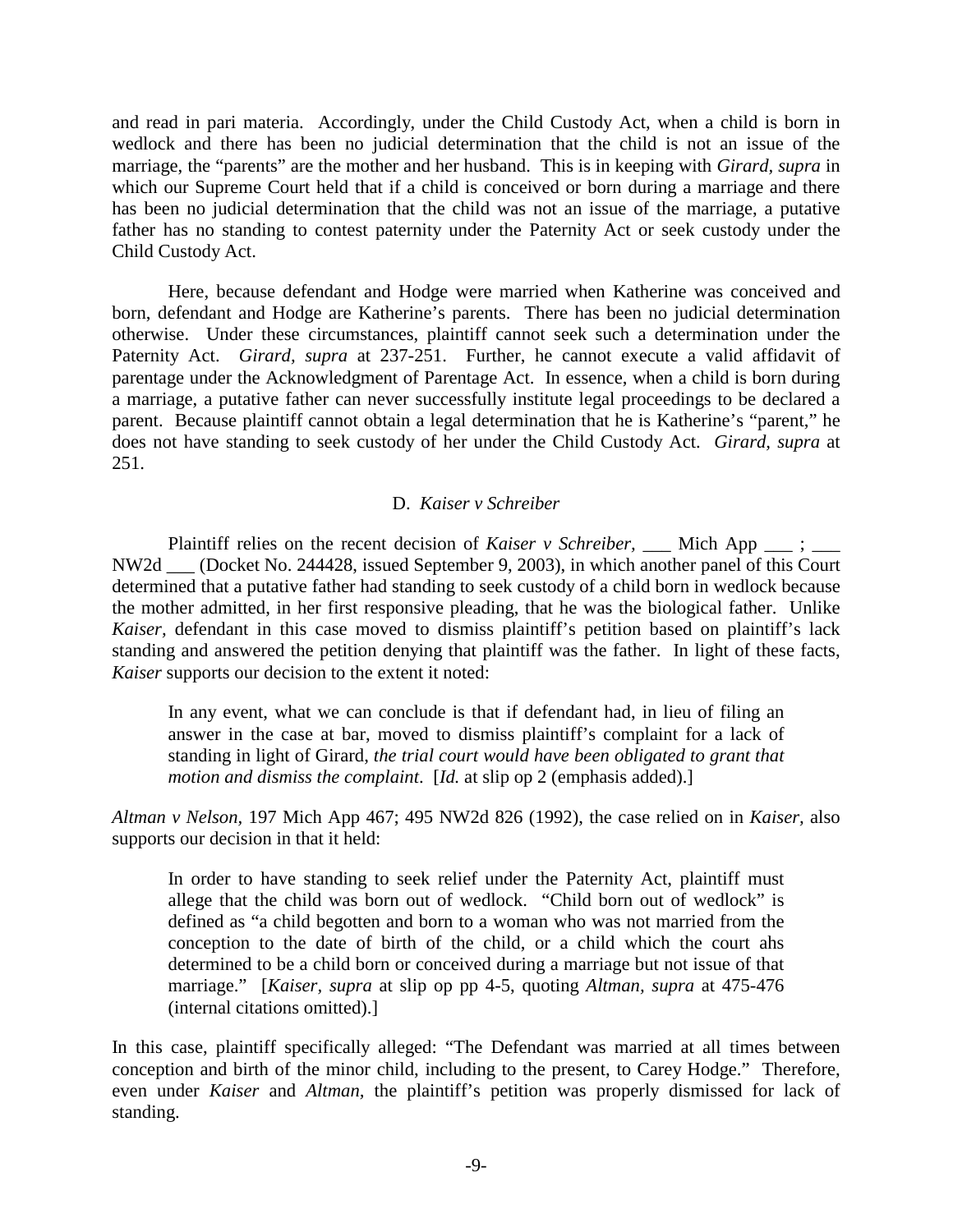But to the extent *Kaiser* allows a defendant to essentially confer standing on a plaintiff by admitting his paternity, we note our strong disapproval of the majority opinion and agree with Judge Wilder's dissent. First, the holding completely disregards the presumption of legitimacy and its underlying purpose and circumvents established legal process. It permits the mother of a child born out of wedlock and the putative father to collude and essentially rob the presumed father of his parental rights and his child. This is particularly egregious as a married father would be stripped of his parental rights without notice or hearing. A parent's custodial rights are an important interest that warrants due process protection. *Hilliard v Schmidt,* 231 Mich App316, 319; 586 NW2d 263 (2000). There is an important liberty interest in the development of the parent-child relationship. *Troxel v Granville,* 530 US 57, 65-66; 120 S Ct 2054; 147 L Ed 49 (2000). Our courts' sanction of this act threatens the substantive and procedural due process of fathers of children born in intact marriages.

 Second, the holding is incorrect as a matter of law because a defendant cannot confer standing on a plaintiff. In *Bowie v Arder,* 441 Mich 23, 42-43; (1992), quoting 59 Am Jur 2d, Parties, § 30, p 414, our Supreme Court explained standing stating:

"[o]ne cannot rightfully invoke the jurisdiction of the court to enforce private rights, or maintain a civil action for the enforcement of such rights, unless one has in an individual or representative capacity some real interest in the cause of action, or a legal or equitable right, title, or interest in the subject matter of the controversy. This interest is generally spoken of as 'standing' . . . ."

The Child Custody Act only confers standing to seek custody on parents and third persons. As such, to have standing, a plaintiff must *be* either a parent or a third person. If a plaintiff files a claim alleging that he is a parent or third person, he does not have standing simply because he so alleges. Standing is not an allegation; it is a fact. But if the plaintiff in fact is not a parent or third person, it is the defendant's responsibility to raise the issue. A defendant can do this in her first responsive pleading by moving to dismiss based on lack of standing pursuant to MCR 2.116(C)(5). She could also move pursuant to MCR 2.116(C)(10) by submitting evidence that disproves plaintiff's allegations. On the other hand, if a plaintiff fails to allege that he is a parent or third person, the defendant can move under either MCR 2.116(C)(5) based on lack of standing or MCR 2.116(C)(8) for failure to state a claim.

In concluding that pleadings rather than facts establish standing, *Kaiser* erroneously relies on *Altman, supra*. In *Altman,* the plaintiff in a paternity action, "asserted that 'at the time of said birth, Defendant was and remains an unmarried woman.'" *Id.* at 469. This Court determined that the plaintiff thereby "claimed standing to bring the action." *Id.* at 477. Although the defendant did not move to dismiss based on the plaintiff's lack of standing, she denied in her answer that she was unmarried at the time of the child's birth. *Id.* at 469. Based on a blood test, the trial court entered an order of filiation. The parties then agreed on custody, visitation, and support issues. Later, the defendant agreed to relinquish custody entirely. *Id.* at 470. Approximately three years after the order of filiation was entered, the defendant moved to dismiss the case for lack of jurisdiction. *Id.* at 470, 478. The defendant raised the issue of standing for the first time on appeal. *Id.* at 471. This Court held:

Although *the father was not entitled to an order of filiation inasmuch as he could not prove that he had standing,* defendant failed to appeal the order of filiation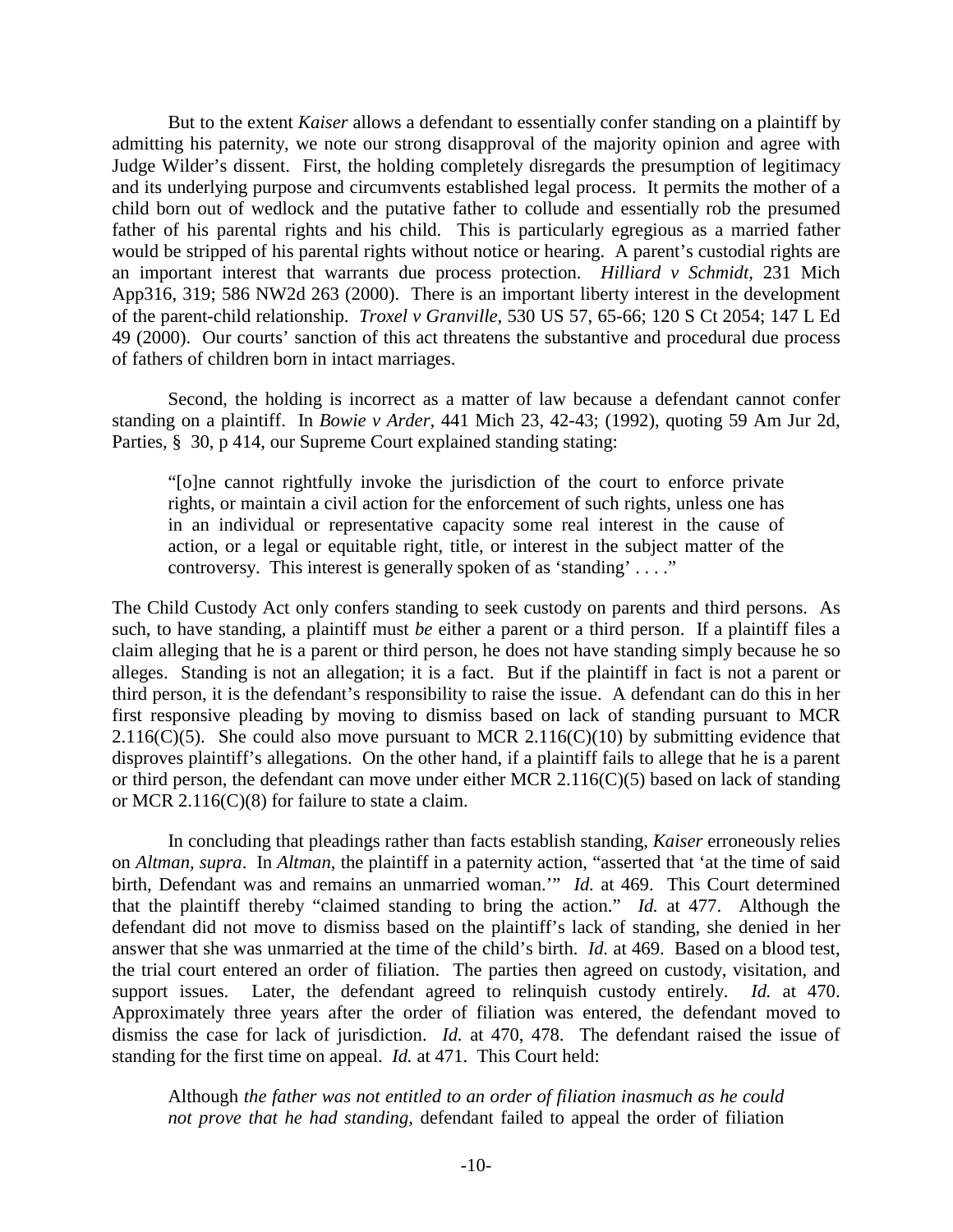that was *erroneously entered*. Plaintiff has now had physical custody of the child for over 2 ½ years pursuant to a consent order of custody. In view of the fact that defendant did not appeal the erroneously entered order, accepted support payments and then voluntarily transferred physical custody to the plaintiff, and waited three years before making a motion to vacate the judgment, we are not convinced that the circumstances mandate setting aside the judgment in order to achieve justice. [*Id.* at 479 (emphasis added).]

Thus, *Altman* draws a distinction between pleading sufficient facts to establish standing and actually being able to prove standing. This Court determined that the order of filiation was erroneously entered because the plaintiff could not prove standing. But it reinstated the order of filiation, based on equitable concerns, only because three years had elapsed from entry of the order and the defendant's motion.

 Third, *Kaiser* wrongly held that the mere lack of dispute of paternity between a plaintiff and defendant can overcome the well-established presumption of legitimacy. *Kaiser* poses two reasons for disregarding this presumption. The first reason is "To require under the Paternity Act to establish parentage where parentage is undisputed would constitute a waste of judicial resources." *Kaiser, supra* at slip op 6. We disagree. If the law sets forth the rules by which parentage may be established, application of these rules is not a waste of judicial resources. The second reason is "Nowhere in the custody act is there a requirement that parentage be established first under the Paternity Act even if parentage is undisputed." *Id.* But, as discussed above, the Child Custody Act requires a person to be a parent or a third person in order to seek custody. A man is a parent under the Child Custody Act only if (1) he is presumed to be a parent by law because the child was born in wedlock, (2) there has been a prior court determination that he is the parent of a child born out of wedlock, or (3) he has acknowledged parenthood of a child born out of wedlock. Therefore, we disagree that the agreement of parties or pleadings alone can overcome the presumption of legitimacy the law confers on an intact marriage.

### IV. Due Process

We also reject plaintiff's due process argument as being totally without merit. Plaintiff argues that he had a protected liberty interest in his established relationship with Katherine. In support of this argument, he relies on language found in *Hauser v Hauser,* 212 Mich App 184, 188-189; 536 NW2d 865 (1995):

We agree with the reasoning of Justice Brennan in *Michael H.* Following that analysis, if plaintiff in this case had an established relationship with his child, we would hold that he had a protected liberty interest in that relationship that entitled him to due process of law. However, because plaintiff has not such relationship, we hold that the Paternity Act did not deny his right to due process.

To begin with, because there is no record evidence of plaintiff's relationship with Katherine we could dismiss plaintiff's argument on that basis alone. But we also decline to apply the abovecited dicta as this Court previously declined in *McHone v Sosnowski,* 239 Mich App 674; 609 NW2d 844 (2000). There has yet to be any determination in this state that a putative father of a child born in wedlock without a court determination of paternity has a protected liberty interest with respect to a child he claims as his own. Indeed we do not foresee recognition of this liberty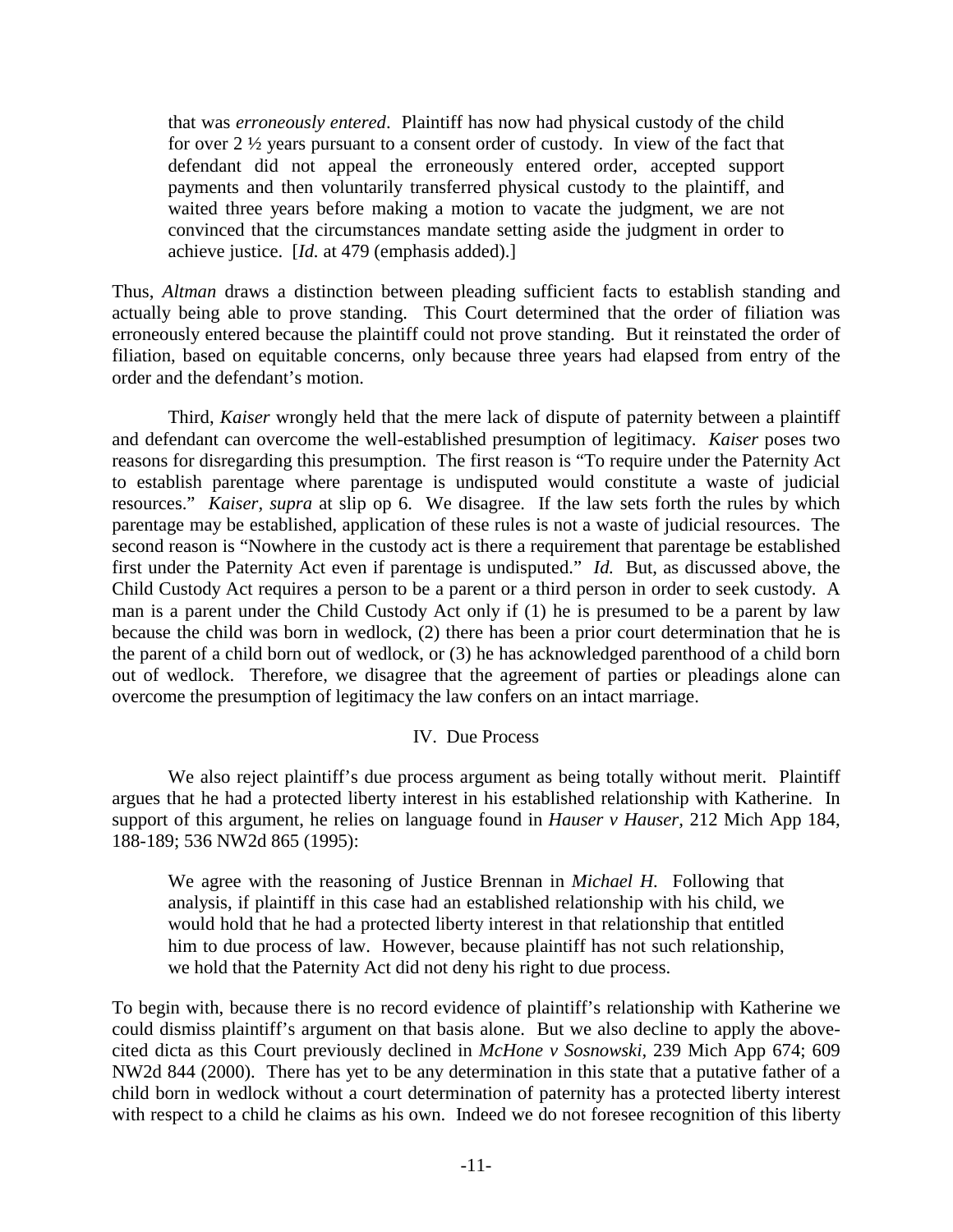interest in light of this state's strong adherence to the well-established presumption of legitimacy and its disinclination to interfere with married parents raising their children absent compelling circumstances not shown here.

Affirmed.

/s/ Kirsten Frank Kelly /s/ E. Thomas Fitzgerald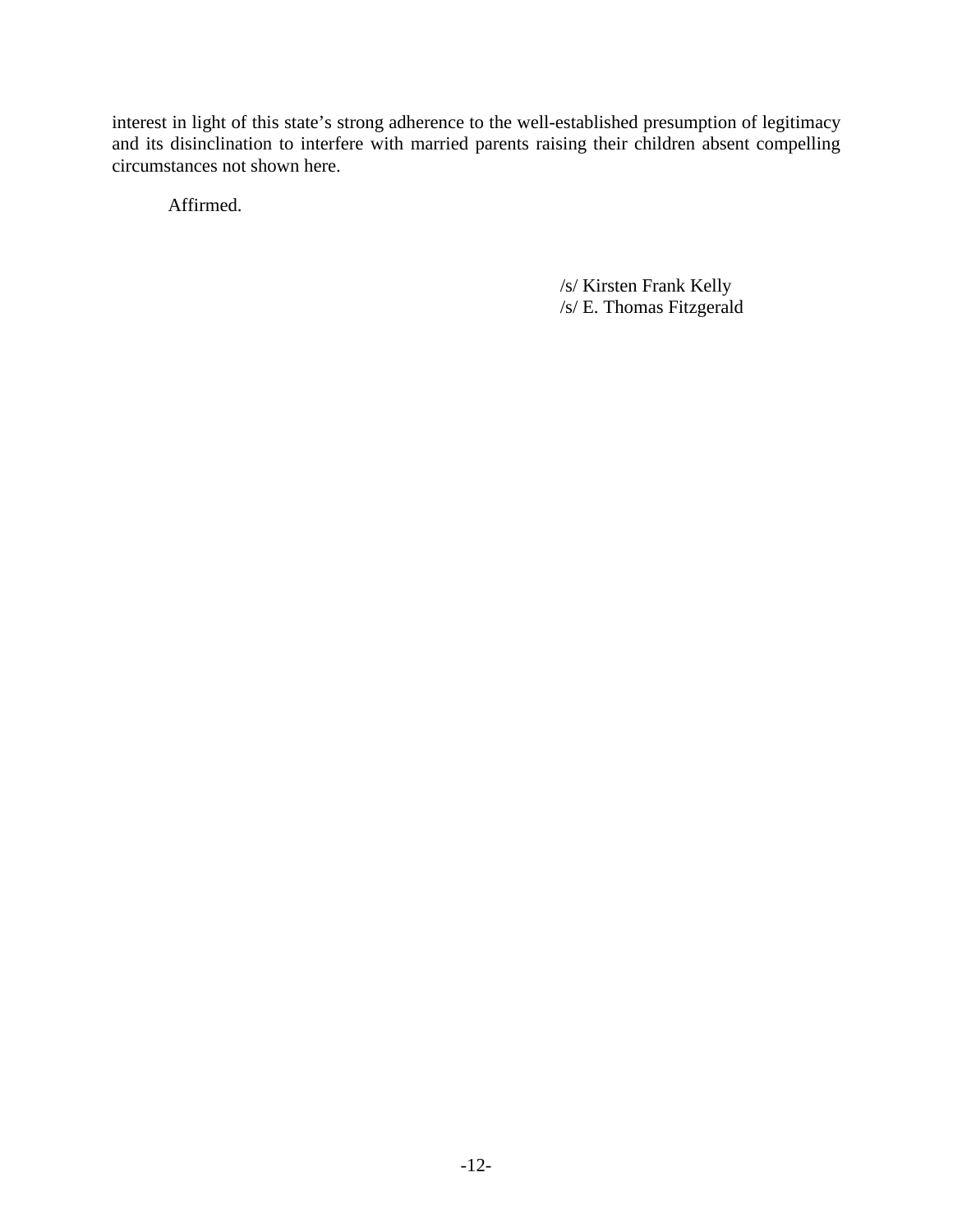# **STATE OF MICHIGAN**

# **COURT OF APPEALS**

#### GEORGE A. AICHELE,

Plaintiff-Appellant,

 FOR PUBLICATION October 21, 2003

SANDRA CAROL HODGE, LC No. 02-090663-DC

Defendant-Appellee,

and

 $\overline{a}$ 

CAREY L. HODGE,

Third-Party Intervenor-Appellee.

Before: Cooper, P.J., and Fitzgerald and Kelly, JJ.

COOPER, P.J. (*dissenting*).

 I respectfully dissent. Much has been made in the majority opinion of the presumption of legitimacy in order to protect the "sanctity of marriage" and ensure the "peace and quiet of the family." To this end, I question whether this is an issue of "sanctity" under the circumstances of this case.<sup>1</sup> Regardless, the presumption of legitimacy it just that—a presumption—and presumptions of legitimacy can be rebutted.<sup>2</sup> Under the majority analysis, there would be no presumption of legitimacy; it would be irrefutable fact.

In this case, the following evidence was placed on the record:

• A blood test indicating a 99.99% probability that plaintiff is Katherine's biological father

v No. 247021 Branch Circuit Court

<sup>&</sup>lt;sup>1</sup> It is interesting to note that the word "sanctimonious" follows "sanctify" in the *Random House Webster's Unabridged Dictionary* (1998), although it has a totally opposite meaning.

<sup>2</sup> See *Serafin v Serafin*, 401 Mich 629, 636; 258 NW2d 461 (1977).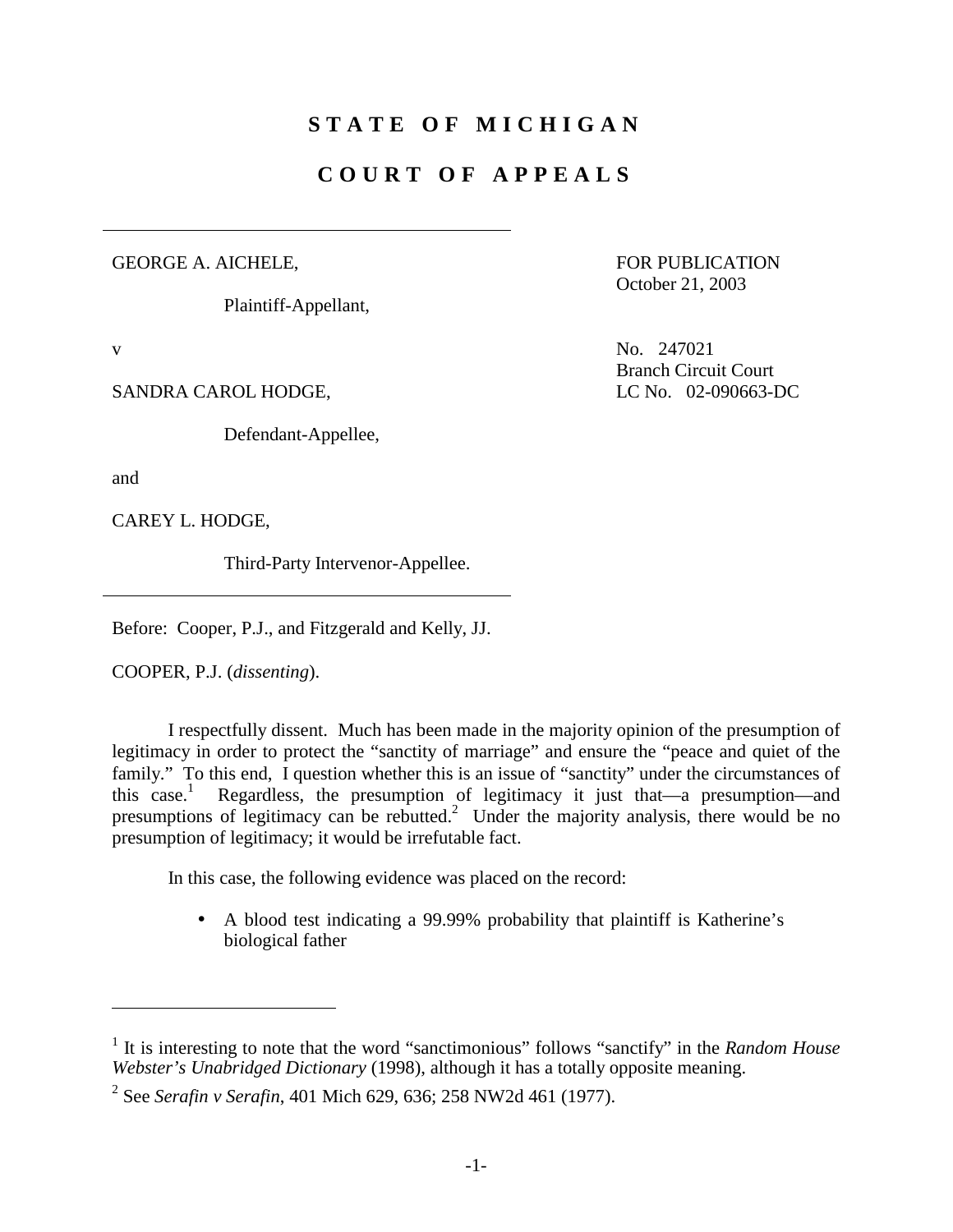- An acknowledgment of parentage signed by plaintiff and defendant nearly five years before the instant petition
- An application, to name plaintiff as Katherine's father on the birth certificate, that was signed by defendant nearly five years before the instant petition
- The actual birth certificate naming plaintiff as Katherine's father
- Defendant's acceptance of child support from plaintiff

In the face of this overwhelming evidence it is clear that defendant would have met his burden to rebut the presumption of legitimacy.

 Defendant waited nearly five years before deciding to terminate plaintiff's relationship with Katherine. Not only did defendant acknowledge plaintiff's biological role as Katherine's father during those five years, but the record reveals that the child was able to reap the emotional and financial benefits that plaintiff offered. While the majority points out that defendant disputes the amount of money plaintiff provided, the fact remains that defendant admits accepting some money from plaintiff for child support. The amount is irrelevant; the fact that she accepted any money for child support is pertinent as an admission. Defendant's further contention that plaintiff's visits to her house were *only* to see her and her husband's other children strains the imagination. The majority notes that defendant denies contributing to the birth certificate naming plaintiff as Katherine's father. Yet, it is an undisputed fact that the application for this birth certificate, changing Katherine's last name from Hodge to Aichele, bears her signature. Defendant also does not deny signing an acknowledgement of plaintiff's paternity. Although the majority labels this a "false affidavit" because the small print on the form states that defendant is an unmarried woman, it is the defendant who perjured herself as to this particular fact and not plaintiff. It is clear that defendant has never filed a claim to revoke this acknowledgment and the substance of her affidavit; i.e. plaintiff's paternity, cannot be affirmatively denied. In point of fact, the results from the blood test indicate the probability of plaintiff's paternity at 99.99 percent; and, therefore, put any further questions in this regard to rest.

 "An acknowledgment signed under [the Acknowledgment of Parentage Act] establishes paternity, and . . . may be the basis for court ordered child support, custody, or parenting time . . . <sup>3</sup>. The majority's determination that the acknowledgement in question is invalid stems from a flawed analysis of the statutory definition of "child" in the act. According to the majority, a putative father can never establish paternity under the Acknowledgement of Parentage Act unless the child was born out of wedlock or a trial court previously determined that the child was not an issue of the marriage. In concluding that the Acknowledgment of Parentage Act should be construed in the same manner as the Paternity Act, the majority comments that the definitions of

 $\overline{a}$ 

<sup>&</sup>lt;sup>3</sup> MCL 722.1004.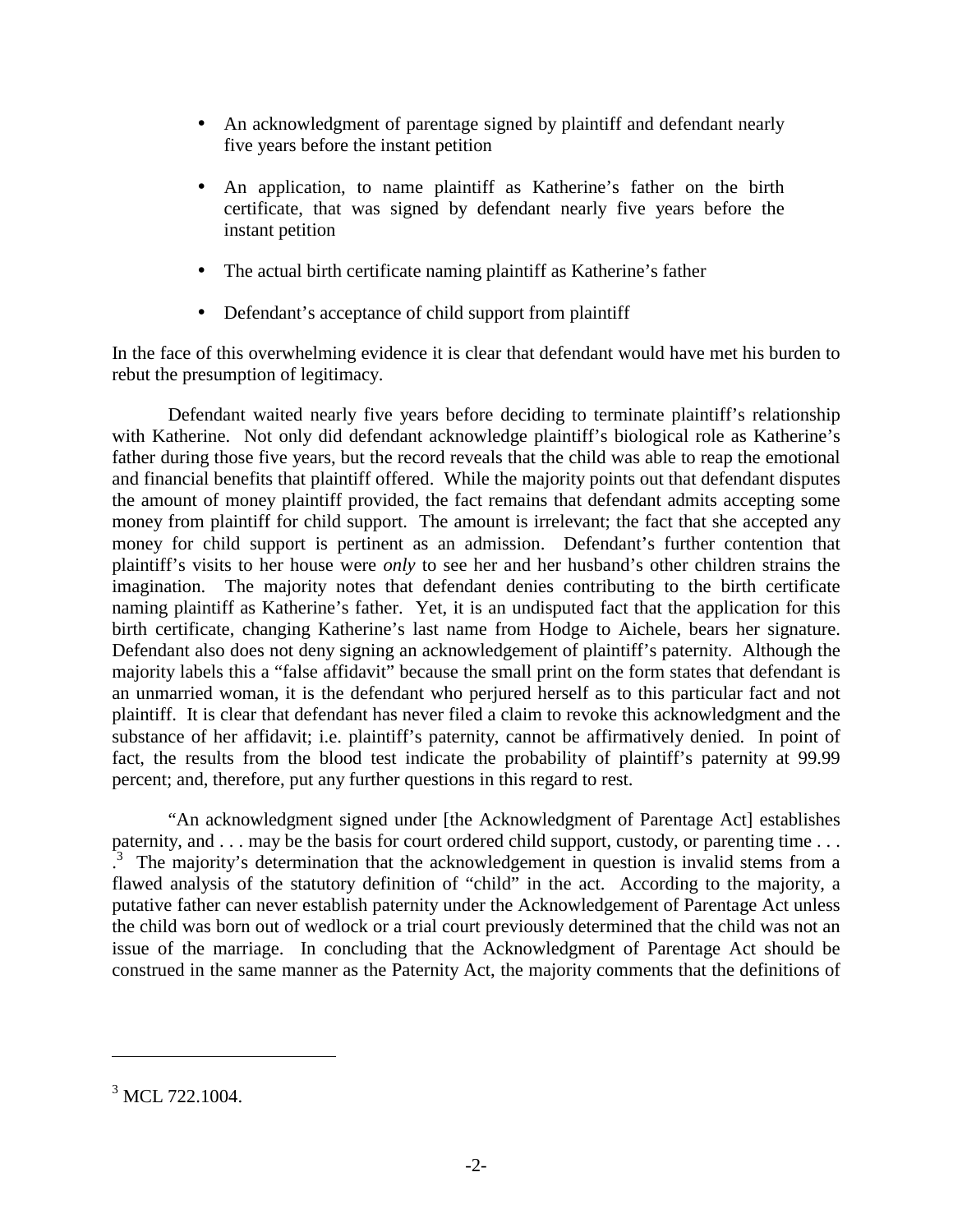"child" in the two statutes are virtually identical. By making this comparison, however, the majority overlooks a significant difference between the two statutes.

In *Girard v Wagenmaker*,<sup>4</sup> our Supreme Court interpreted the Paternity Act and concluded that a putative father could only establish paternity under the act if a child was born out of wedlock or if a circuit court had already determined that the child was not an issue of the marriage. The foremost rationale for this decision was the fact that the Legislature used the past perfect tense of "determine" when discussing the time frame for the circuit court's determination.5 As explained in *Girard*:

In the second clause of the born out of wedlock definition, the Legislature used the term "which the court has determined" to define one of the necessary requirements to find that a child is born out of wedlock. "Has determined" is the present perfect tense of the verb "determine." The present perfect tense generally "indicates action that was started in the past and has recently been completed or is continuing up to the present time," or shows "that a current action is logically subsequent to a previous recent action." For a putative father to be able to file a proper complaint in a circuit court, a circuit court must have made a determination that the child was not the issue of the marriage at the time of filing the complaint.<sup>[6]</sup>

Our Supreme Court noted that if it ignored the plain meaning of the phase "has determined" it would essentially be declaring a portion of the Parentage Act a nullity.<sup>7</sup>

Notably, the Acknowledgement of Parentage Act defines a child as an individual "conceived and born to a woman who was not married at the time of conception or the date of birth of the child, or a child that the circuit court *determines* was born or conceived during a marriage but is not the issue of that marriage."8 In this regard, I note that both *Girard* and the Paternity Act existed well before the Legislature enacted the Acknowledgement of Parentage Act in 1996. So it can only be assumed that the Legislature was aware of the Supreme Court's analysis in *Girard* that the use of "determine" in the past perfect tense would require a previous court determination that the child was not an issue of the marriage. Under the same rationale, the use of "determine" in the present tense indicates a legislative intent to depart from the requirement of a past determination in the Acknowledgement of Parentage Act.<sup>9</sup> Basic principles of statutory construction dictate that the Legislature is presumed to act with

1

<sup>&</sup>lt;sup>4</sup> 437 Mich 231; 470 NW2d 372 (1991).

<sup>5</sup> *Id*. at 242-243.

<sup>&</sup>lt;sup>6</sup> *Id.* (citations omitted).

<sup>7</sup> *Id.* at 243-244.

 $8$  MCL 722.1002 (emphasis added).

<sup>&</sup>lt;sup>9</sup> See Sabin, ed, *The Gregg Reference Manual* (New York: McGraw-Hill, 9th ed, 2001), ch 10, p 250.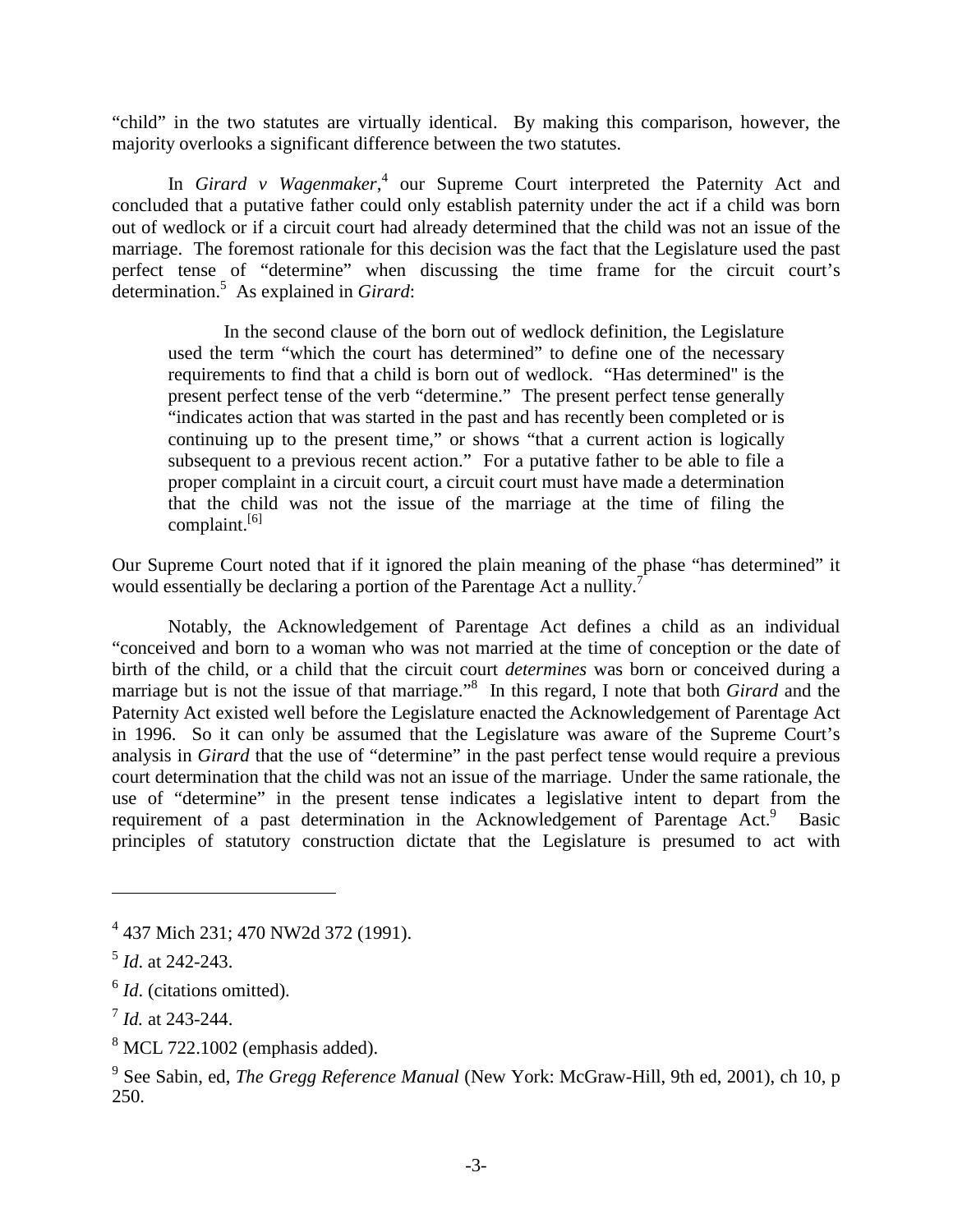knowledge of the statutory interpretations of this Court and the Supreme Court.<sup>10</sup> Accordingly, I conclude that the Legislature's use of the present tense in the phrase "that the circuit court determines," renders a prior determination of whether the child was an issue of the marriage unnecessary in the Acknowledgement of Parentage Act. This is only logical, given the fact that a putative father seeking standing under this act is armed with an acknowledgment of his paternity voluntarily signed by the mother.

 I also disagree with the majority's stated disapproval of this Court's recent decision in Kaiser v Schreiber.<sup>11</sup> A panel of this Court is required to follow a prior published opinion of this Court issued on or after November 1, 1990.<sup>12</sup> Although *Kaiser* focuses on a biological father's action under the Paternity Act, it offers some guidance for the instant case. The biological father in *Kaiser* was determined to have standing to bring an action under the Child Custody Act because the defendant mother admitted in her pleadings that he was the father.<sup>13</sup> The Court noted, "[n]owhere in the custody act is there a requirement that parentage be established first under the Paternity Act even if parentage is undisputed."<sup>14</sup> Consequently, the Court held that there was no need to proceed under the Paternity Act where the putative father's status as a parent was confirmed by the mother's admission.<sup>15</sup>

Likewise, in the instant case plaintiff has standing as a parent to bring an action under the Child Custody Act because defendant formally admitted that plaintiff was Katherine's father when she signed the acknowledgment of parentage form and changed the birth certificate.<sup>16</sup> Because the Child Custody Act only specifically limits the standing of guardians and third persons, plaintiff, as an acknowledged parent, would not have to establish standing under MCL  $722.26c$ <sup>17</sup>

The majority expresses grave concern for the due process rights of the defendants' husbands in cases like *Kaiser* and the instant case. I find this conclusion grossly exaggerated and legally unsound. According to the majority, allowing the mother of a child born out of wedlock to confer standing on a putative father, through admission of his paternity, would leave married fathers without any recourse as to their parental rights. However, there is no provision in the Acknowledgement of Parentage Act or the Child Custody Act forbidding these husbands from intervening in such actions. In fact, that is exactly what the husband did in this particular case. The more troubling question is what happens to biological fathers in these types of cases when

- $^{14}$  *Id.* at 6.
- <sup>15</sup> *Id.*

 $\overline{a}$ 

 $17$  *Id.* 

<sup>10</sup> *Gordon Sel-Way, Inc v Spence Bros, Inc*, 438 Mich 488, 505-506; 475 NW2d 704 (1991).

<sup>&</sup>lt;sup>11</sup> \_\_\_ Mich App \_\_\_; \_\_\_ NW2d \_\_\_ (Docket No. 244428, issued September 9, 2003).

 $12$  MCR 7.215(I)(1).

<sup>13</sup> *Kaiser, supra* slip op at 5.

<sup>16</sup> See *id*. at 5-6.